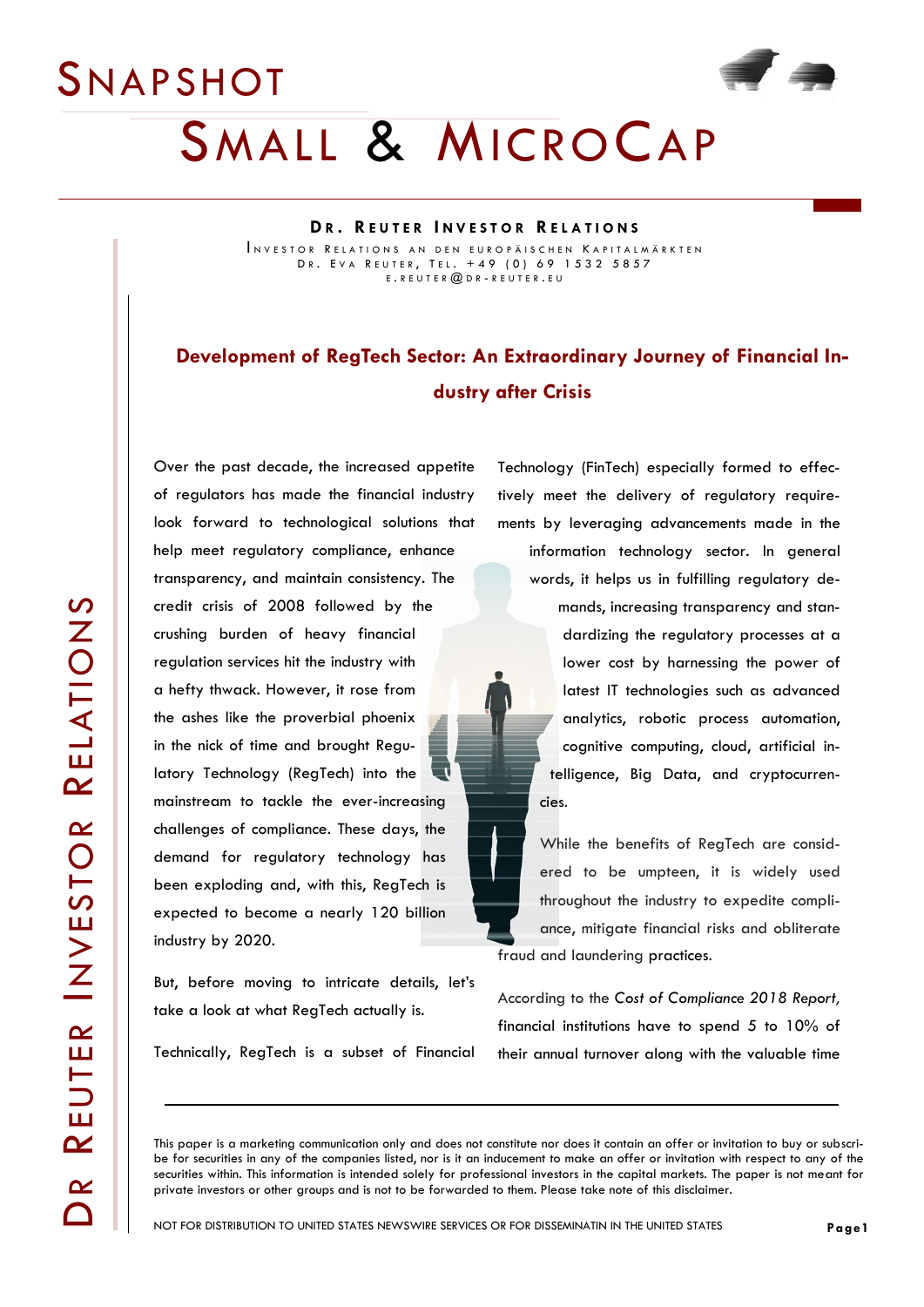

of senior management and capital just because of the regulatory divergence. However, if investments are made for regulatory software, it can yield an ROI of 600% or even more with a payback period of fewer than three years. This implies that RegTech has the potential to change the fabric of the financial industry and thus, more and more companies are relying on this new field of FinTech.

#### **Statistics of Funding in RegTech Sector**

According to *FinTech Global*, RegTech companies have raised their capital by almost 2.5 times in 2018 when compared with 2017. The statistics revealed that more than \$13.3bn worth fund has been raised by these companies since 2014 through 900 transactions till now. Around two-thirds of this funding was raised in just the past 18 months which witnessed two major changes

> in the regulation industry - MiFID II in January 2018 and GDPR

in May 2018. Since the funding increased from \$923.4m in 2014 to \$4,484.5m in 2018, the global RegTech investment has grown by fivefold in the duration between 2014 and 2018.

In fact, nearly \$4bn has been invested in Reg-Tech companies in the first six months of 2019 across 155 transaction deals. Such a big figure in a short span surely indicates the strongest start till date in deal activity as well as funding and thus, setting the highest expectations for the remaining part of 2019.





**1 Year-Share Price iSignthis**

customers in Europe & Australia, particularly in the financial sector. Founded in 2013, iSignthis is listed on the ASX in Sydney and Frankfurt and has a market capitalization of AU\$ 1 Stock Exchange ASX, Sydney, Source: Comdirect

billion at the ASX and over €625 mil-

lion in Frankfurt (08. August 2019). This makes iSignthis the only Australian RegTech and NeoBank company listed on the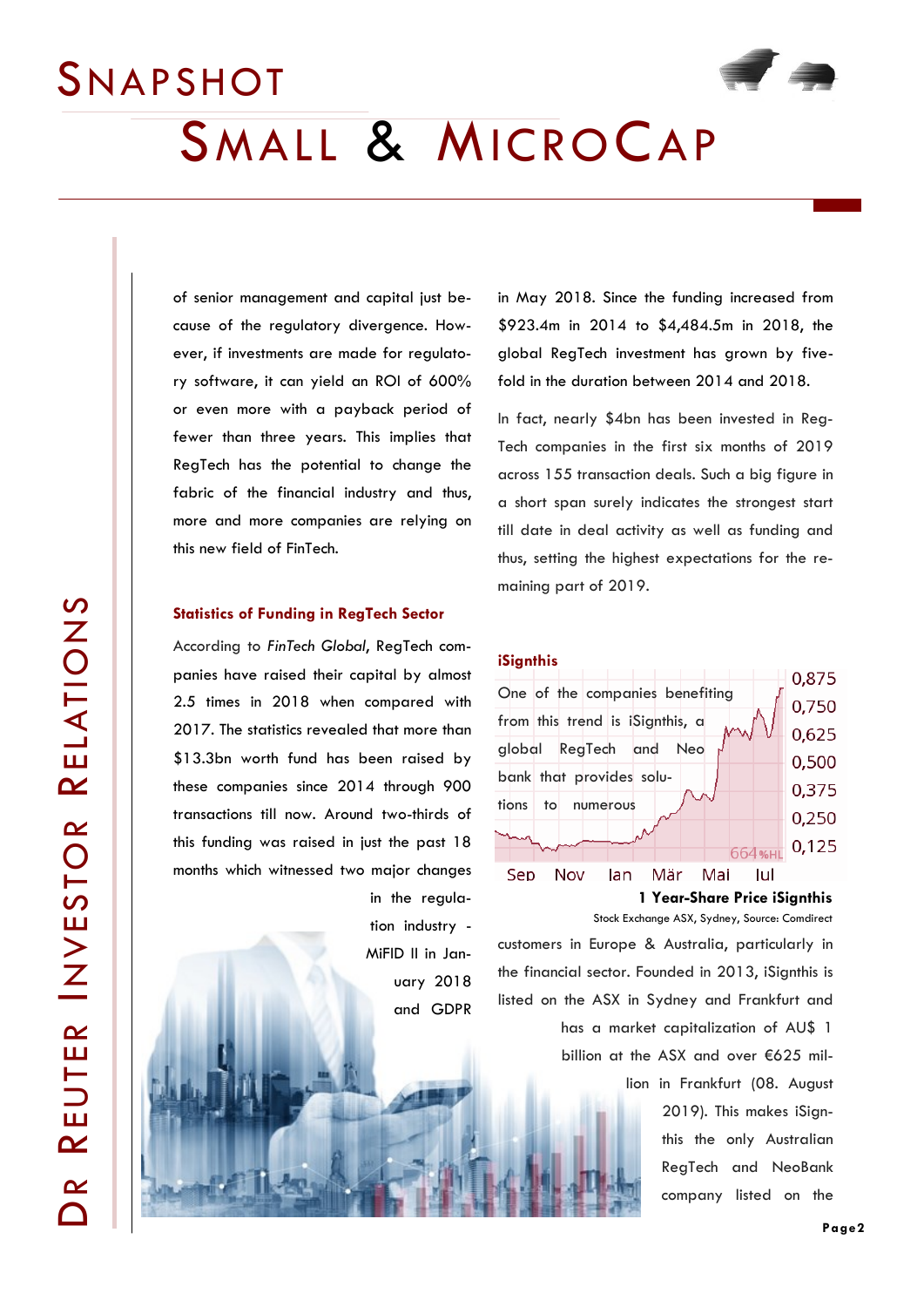

Australian Securities & Frankfurt Stock Exchange (ASX : ISX | FRA : TA8).

#### **Solutions from iSignthis**

The company offers specialist banking services including online customer onboarding and identity verification solutions, payment processing, card acquiring, settlement and deposittaking E-Money services. The underlying technology, that satisfies Anti-Money Laundering (AML) and Countering the Financing of Terrorism (CFT) regulatory requirements, has been patented in numerous countries. iSignthis focuses on highly regulated industries such as foreign exchange and securities trading, money transfers, gambling, credit card issuers and electronic wallet.

#### **Strong growth phase**

Already in 2018 sales increased by more than 250% to AU\$6.62 million. The CAGR has been over 460% since 2015. This trend has continued in 2019. Sales increased by 56% from Q4/2018 to Q1/2019 to AU\$ 1.85 million. In May 2019, the company announced that it had reached break-even. The share price has risen

from 15 cents at the beginning of January 2019 to 70 cents in the meantime, which corresponds to an increase of over 360% in 2019. Within their latest press release from 08. August 2019 iSignthis announces that it has entered into an Australian Principal Member licensing agreement with the Asia Pacific Singapore based regional subsidiary of Visa Inc.

#### **Strengths of the company**

The iSignthis platforms rely on due diligence processes that have already been carried out by major credit card member banks institutions for their own customers. iSignthis customers can use this already performed due diligence for their own processes; a new review is not necessary. Thus, iSignthis can reach, identify, verify and process 4.2 billion people in total, all through their credit card contracts and the checks they perform.

#### **RegTech shows promising potential for future - which is yet to be discovered**

Regulatory compliance obligations have expanded steeply after the financial crisis to which

Reg- Tech is providing a simpler, faster, and cost-effective solution. It is in- w credibly innovative in itself and expected to become a go-to solution to find to compliance

probe and queries.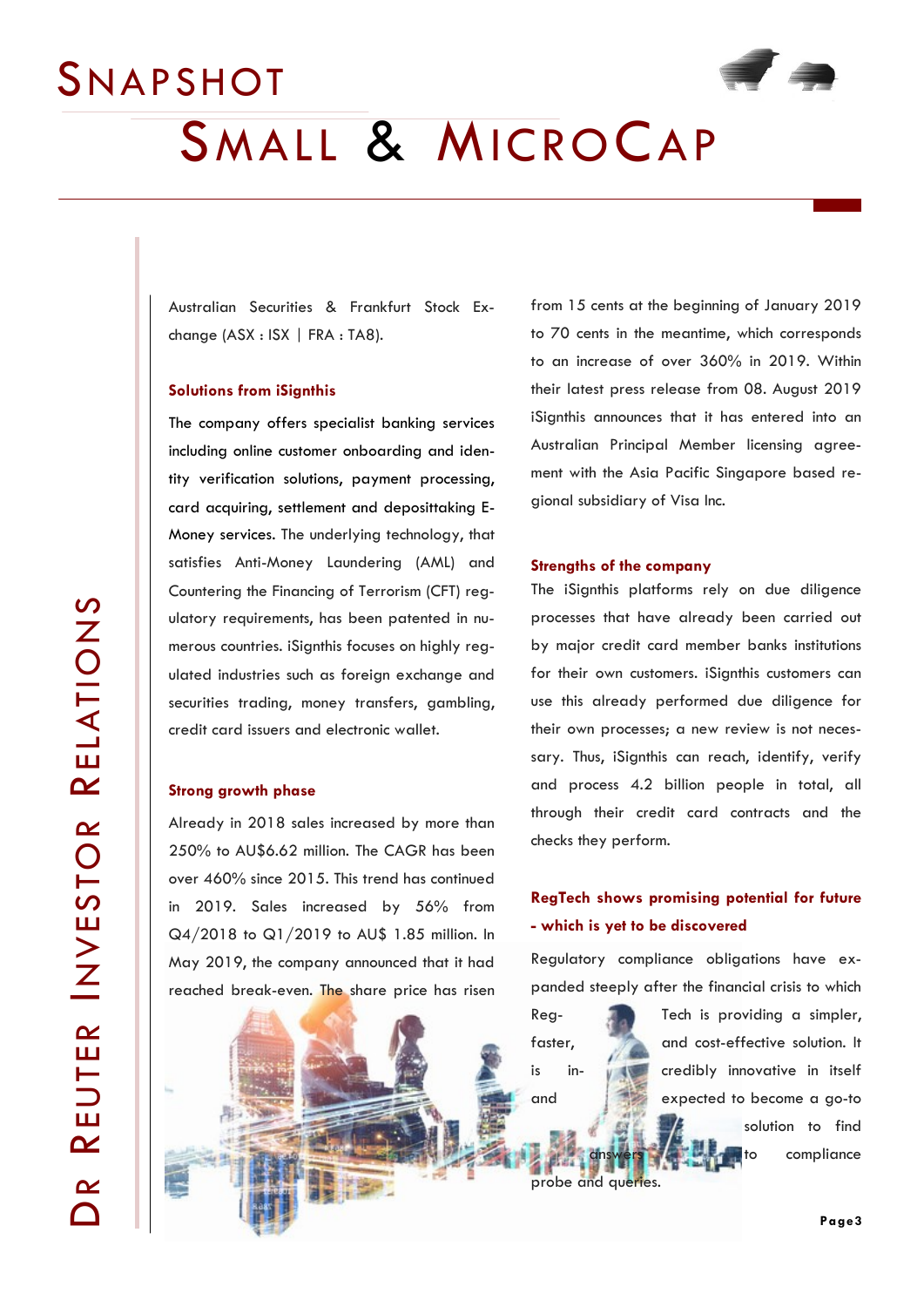# SMALL & MICROCAP



 $\boldsymbol{\alpha}$ REUTER INVESTOR REUTER INVESTOR RELATIONS

 $\boldsymbol{\mathsf{\Omega}}$ 

### **iSignthis**

**SNAPSHOT** 



Aktienkursentwicklung & Volumen iSignthis, ASX Quelle: Comdirect

#### **Tätigkeitsgebiet**

iSignthis eine in Australien ansässige Neobank sowie als RegTech-Unternehmen tätig. Als Neobank steht das Unternehmen u.a. als Zahlungsabwicklungsstelle, Settlement oder auch EMoney für regulierte Unternehmen wie Kreditkarteninstituten zur Verfügung. Als RegTech-Unternehmen unterstützt regulierte Kunden dabei, Regulierungen und Vorgaben im Bereich der Geldwäschebekämpfung, Kundenidentifikation, Know your Business oder auch Know your Customer zu erfüllen.

#### **Marktentwicklung Neobanken**



Quelle: Variant Market Research, FRC

#### **Börsenzahlen**

| Börsen & Code:       | ASX: ISX & FRA: TAB                          |
|----------------------|----------------------------------------------|
| GICS Group:          | Software & Services                          |
| Homepage:            | www.isignthis.com                            |
| Markkapitalisierung: | A\$1,02 Mrd.                                 |
| 52W Hoch             | A\$1,76                                      |
| 52W Tief             | A\$0,11                                      |
|                      | Performance 4 / 52 Wochen: -21,6% / +476,86% |
| Ø-Handelsvolumen:    | 15,0 Mio. AUD (Ø 30 Tage)                    |
| Quelle: Comdirect    |                                              |

| Unternehmenskennzahlen & -reporte |                         |  |
|-----------------------------------|-------------------------|--|
| Umsatz:                           | 7,5 Mio. AU\$ (H1/2019) |  |

|                | 5,0 Mio. AU\$ (H1/2018)                                  |
|----------------|----------------------------------------------------------|
| Verlust:       | $-0,7$ Mio. AU\$ (H1/2019)<br>$-2,9$ Mio. AU\$ (H1/2018) |
| Cash Position: | 9,9 Mio. AU\$ (30.06.2019)                               |

- [Download Halbjahresreport 30. Juni 2019](https://www.asx.com.au/asxpdf/20190828/pdf/447y76g3p4tr2g.pdf)
- ◆ [Download Annual Report 2018](https://www.asx.com.au/asxpdf/20190411/pdf/4447nggc3tqcs8.pdf)

#### **Jüngste Unternehmensmeldungen**

- 16.09.2019: [EPO Patent for PSD2 SCA & KYC](https://www.asx.com.au/asxpdf/20190916/pdf/448k45g6bwgxrn.pdf)
- 09.09.2019: [Annualised GPTV Exceeds A\\$1.1bn in](https://www.asx.com.au/asxpdf/20190909/pdf/448bptdbrnf0bn.pdf)  [August 2019](https://www.asx.com.au/asxpdf/20190909/pdf/448bptdbrnf0bn.pdf)
- 06.09.2019: [S&P DJI Annunces September 2019](https://www.asx.com.au/asxpdf/20190906/pdf/4488xzbz1d6x4g.pdf)  [Quarterly Rebalance](https://www.asx.com.au/asxpdf/20190906/pdf/4488xzbz1d6x4g.pdf)
- 08.08.2019: [Visa Inc Australian Principal Mem](https://www.asx.com.au/asxpdf/20190808/pdf/4479t1w4w6lksh.pdf)[bership](https://www.asx.com.au/asxpdf/20190808/pdf/4479t1w4w6lksh.pdf)
- 17.06.2019: [Paydentity KYC continues to drive ap](https://www.asx.com.au/asxpdf/20190617/pdf/445wyblnh6yz83.pdf)[plications](https://www.asx.com.au/asxpdf/20190617/pdf/445wyblnh6yz83.pdf)
- 14.05.2019: [Break Even Run Rate Achieved](https://www.asx.com.au/asxpdf/20190514/pdf/4452gqbfxs8cs0.pdf)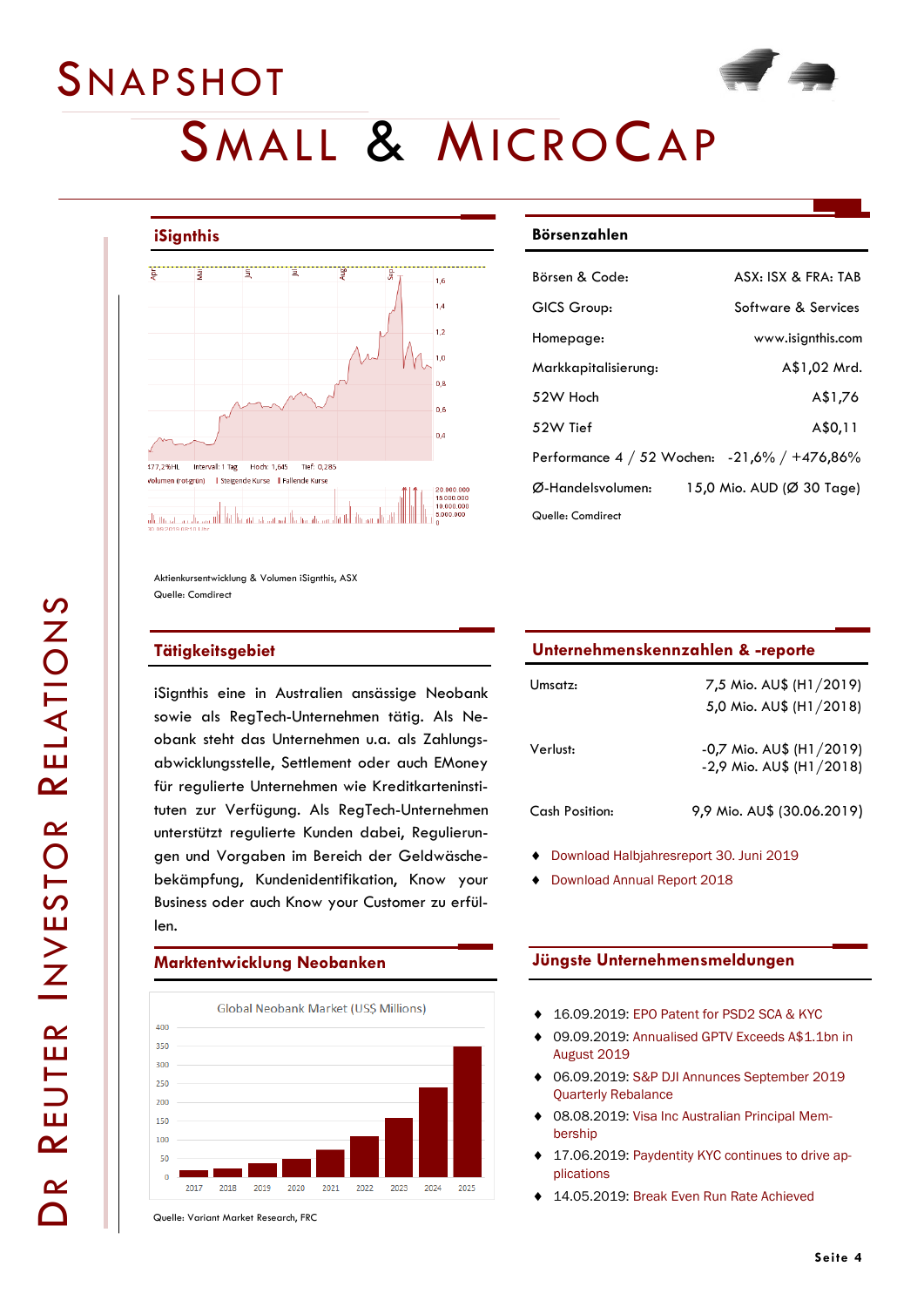

Aktienkursentwicklung Covata Quelle: Comdirect

#### **Tätigkeitsgebiet**

Covata Ltd ist ein globales Technologieunternehmen, welches datenzentrierte Sicherheitslösungen bereitstellt, mit denen Unternehmen und Regierungen identifiziert werden können. Schutz und Kontrolle des Zugriffs auf vertrauliche Informationen. Die Covata Data Security Plattform beschränkt den Zugriff auf vertrauliche Inhalte auf IT-Administratoren und erschwert den Diebstahl oder Missbrauch von Informationen, anstatt die Geräte zu schützen, auf denen Informationen gespeichert sind. Covata besitzt Niederlassungen in Australien, Europa und den USA.



Quelle: Gartner Research Reports, in Mrd. US\$

#### **Kennzahlen & Reporte**

| Börsen & Code:                     | ASX: CVT            |
|------------------------------------|---------------------|
| GICS Group:                        | Software & Services |
| Homepage:                          | www.covata.com      |
| Umsatz $Q2 / 2019$ :               | AU\$ 0,882 Mio.     |
| Net cash operating activities:     | AU\$ -0,94 Mio.     |
| Net cash investing activities:     | <b>AU\$ 150T</b>    |
| Cash & Cash Equivalents 30.06.2019 | <b>AUS 979T</b>     |

- [Download Präsentation Hauptversammlung](https://www.asx.com.au/asxpdf/20190930/pdf/4490g2h3lj934r.pdf)
- ◆ [Download Quartalsreport April-Juni19](https://www.asx.com.au/asxpdf/20190718/pdf/446q5rkkt4g8c0.pdf)

#### **Jüngste Unternehmensmeldungen**

- ◆ 16.09.2019: [Transaction and Prospectus Update](https://www.asx.com.au/asxpdf/20190916/pdf/448k95g8jkjndg.pdf)
- 15.08.2019: [Completion of Consolidateion](https://www.asx.com.au/asxpdf/20190815/pdf/447hnyjtzv0b1h.pdf)
- 17.07.2019: [Sale of Shares in Cocoon Data ...](https://www.asx.com.au/asxpdf/20190717/pdf/446nx6xxtx20qz.pdf)
- 26.06.2019: [Transaction Update](https://www.asx.com.au/asxpdf/20190626/pdf/4464j120lznb0z.pdf)
- 17.05.2019: [SafeShare and dataglobal Update](https://www.asx.com.au/asxpdf/20190517/pdf/4455k5rtwzx8nw.pdf)
- 15.05.2019: [Customer Update](https://www.asx.com.au/asxpdf/20190515/pdf/4453fd7tprxkw5.pdf)—DHL
- 11.04.2019: [Shareholder Update](https://www.asx.com.au/asxpdf/20190411/pdf/44475vbxvjvy5y.pdf)—dataglobal
- 21.03.2019: [Update regarding sale of SafeShare](https://www.asx.com.au/asxpdf/20190321/pdf/443nvpsj0r4n4g.pdf)
- 31.01.2019: [Appendix 4C and Business Update](https://www.asx.com.au/asxpdf/20190131/pdf/4427dttpfm2hzd.pdf)
- 30.01.2019: [Covata Announces Major Acquisition](https://www.asx.com.au/asxpdf/20190130/pdf/4425p1t7rjr9y0.pdf)

#### **Marktentwicklung Data Security**



Quelle: Markets and Markets, in Mrd. US\$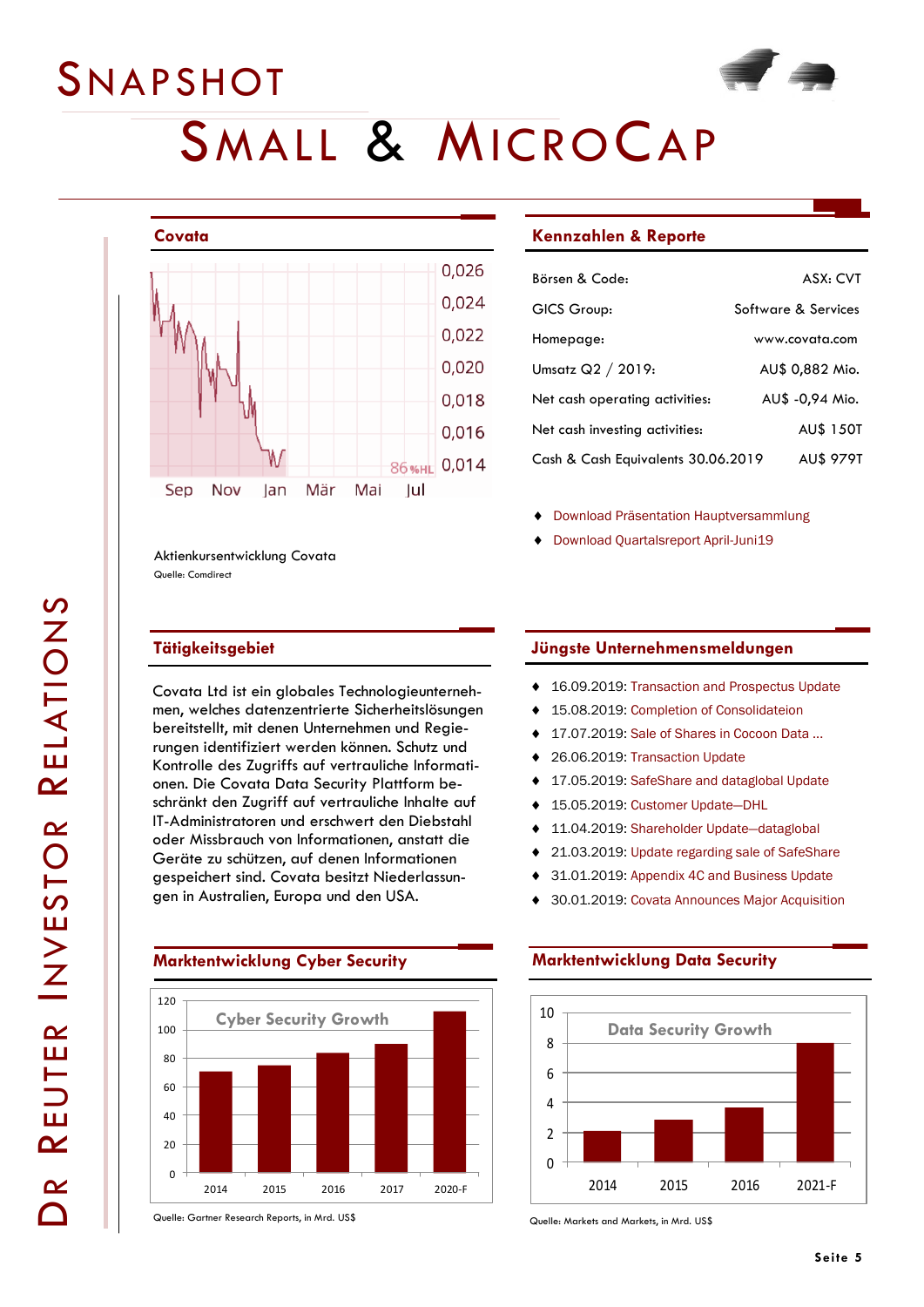### **SNAPSHOT**



# SMALL & MICROCAP



Aktienkursentwicklung mVISE Quelle: Comdirect

### **Tätigkeitsgebiet**

Die mVISE AG entwickelt Lösungen für eine sichere und flexible IT. Das Lesitungsportfolio umfasst eine fundierte Technologie-Beratung als auch kundenspezifische Software. Die Kernkompetenzen liegen in den Bereichen Cloud Computing, Integration von Applikationen und digitalen Lösungen in bestehende IT-Infrastrukturen, IT Security Enerprise Data & Mobility-Lösungen. mVISE begleitet Unternehmen bei Digitalisierungsprojekten. Clpud-Produkte von mVISE beschleunigen Integrationsaufgaben. Das mVISE-Team besteht aus mehr als 160 Mitarbeitern.



#### **Kennzahlen & Reporte**

| Börsen & Code:                   | WKN: 620458        |
|----------------------------------|--------------------|
| GICS Group:                      | <b>IT-Services</b> |
| Homepage:                        | www.mvise.de       |
| Marktkapitalisierung:            | 26,5 Mio. €        |
| 52 Wochen Hoch:                  | 4,95 €             |
| 52 Wochen Tief:                  | $2,44 \in$         |
| Umsatz H1 / 2019:                | 9,8 Mio. €         |
| EBITDA H1 / 2019:                | 125.000 €          |
| Operativer CF v. Working Capital | 126.000 €          |
| Liquide Mittel:                  | 930.000 €          |

#### **Unternehmensmeldungen & Reporte**

- ◆ 11.07.2019: [mVISE AG als Top-Anbieter von Vodafo](https://www.mvise.de/vodafone-global-data-center-auszeichnung)[ne Global Data Center ausgezeichnet](https://www.mvise.de/vodafone-global-data-center-auszeichnung)
- 21.03.2019: [mVISE Tochterunternehmen SaleSphe](https://www.mvise.de/partnerschaft-etecture)[re verkündet Partnerschaft mit der Digitalagentur](https://www.mvise.de/partnerschaft-etecture)  **[ETECTURE](https://www.mvise.de/partnerschaft-etecture)**
- 19.03.2019: [Vorläufige Zahlen 2018 bestätigen](https://www.mvise.de/category/investor-news/page/3)  [weiterhin den Wachstumskurs](https://www.mvise.de/category/investor-news/page/3)
- 07.03.2019: [Tochterunternehmen SaleSphere er](https://www.mvise.de/partnerschaft-mit-infolox)[gänt die Omnichannel-Box von infolox](https://www.mvise.de/partnerschaft-mit-infolox)
- 06.03.2019: [mVISE Vorstand manfred Götz ver](https://www.mvise.de/manfred_goetz_wirtschaftssenat)[stärkt Landeswirtschaftssenat NRW](https://www.mvise.de/manfred_goetz_wirtschaftssenat)

#### **Umsatz- & Kundenarten SaleSphere**